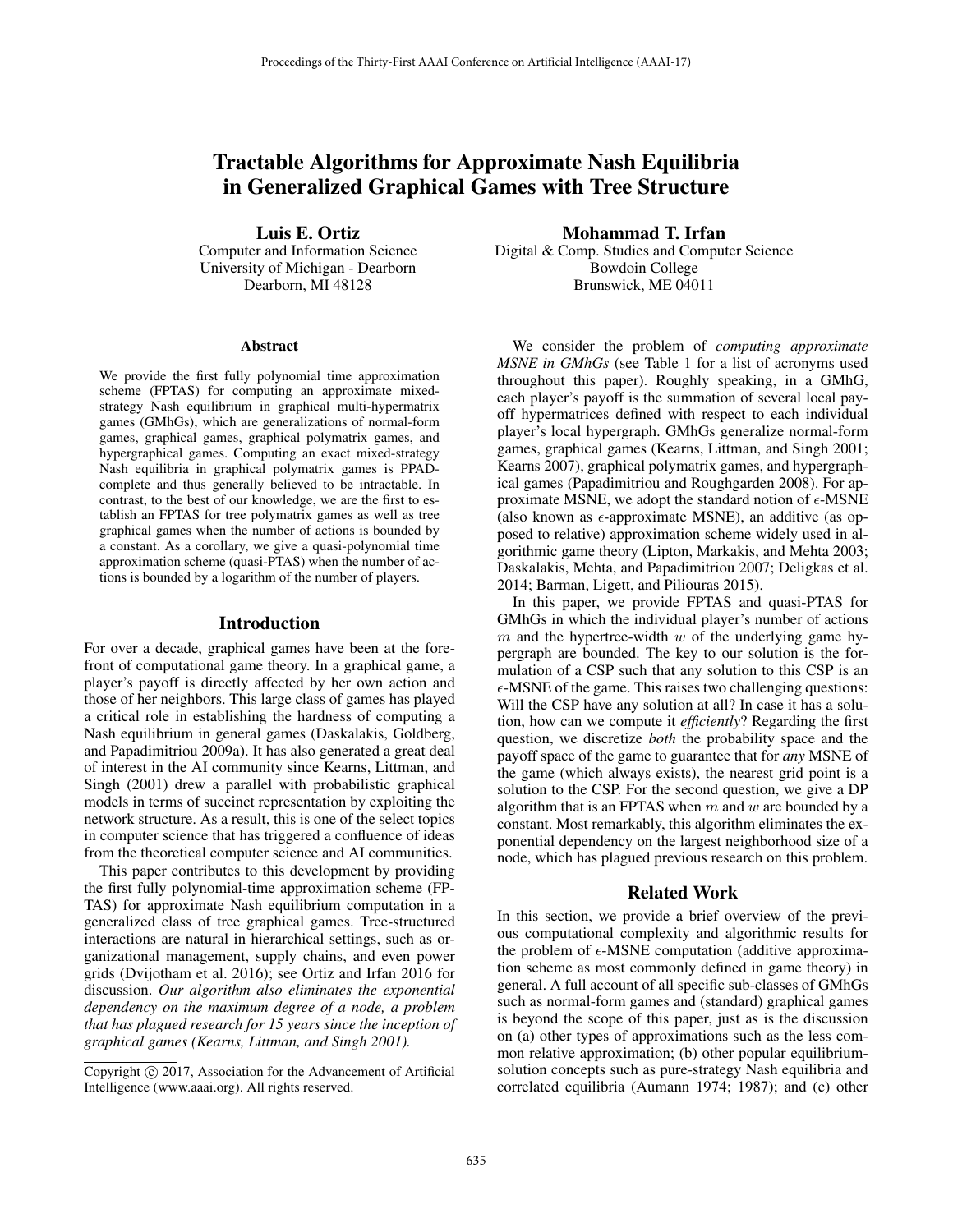| <b>CSP</b>        | <b>Constraint Satisfaction Problem</b> |
|-------------------|----------------------------------------|
| DP                | Dynamic Programming                    |
| <b>FPTAS</b>      | Fully Polynomial Time Approx. Scheme   |
| <b>GMhG</b>       | Graphical Multi-hypermatrix Game       |
| <b>MSNE</b>       | Mixed-Strategy Nash Equilibrium        |
| <b>Ouasi-PTAS</b> | Quasi-Polynomial Time Approx. Scheme   |

Table 1: Acronyms used in this paper.

quality guarantees of solutions, including exact MSNE and "well-supported" approximate MSNE.

The complexity status of normal-form games is well-understood today, thanks to a series of seminal works (Daskalakis, Goldberg, and Papadimitriou 2009a; 2009b) that culminated in the PPAD-completeness of 2-player multi-action normal-form games, also known as *bimatrix games* (Chen, Deng, and Teng 2009). Once the complexity of exact MSNE computation was established, the spotlight naturally fell on approximate MSNE, especially in succinctly representable games such as graphical games. Chen, Deng, and Teng (2009) showed that bimatrix games do not admit an FPTAS unless PPAD ⊆ P. This result opened up computing a PTAS.

There has been a series of results based on constantfactor approximations. The current best PTAS is a 0.3393 approximation for bimatrix games (Tsaknakis and Spirakis 2008), which can be extended to the cases of three and fourplayer games with the approximation guarantees of 0.6022 and 0.7153, respectively. Note that sub-exponential algorithms for computing  $\epsilon$ -MSNE in games with a constant number of players have been known prior to all of these results (Lipton, Markakis, and Mehta 2003). As a result, it is unlikely that the case of constant number of players will be PPAD-complete. Along that line, Rubinstein (2015) considered the hardness of computing  $\epsilon$ -MSNE in *n*-player succinctly representable games such as general graphical games and graphical polymatrix games. He showed that there exists a constant  $\epsilon$  such that finding an  $\epsilon$ -MSNE in a 2-action graphical polymatrix game with a binartite structure and graphical polymatrix game with a bipartite structure and having a maximum degree of 3 is PPAD-complete. Chen, Deng, and Teng (2009) showed the hardness of bimatrix games for a polynomially small  $\epsilon$ , and Rubinstein (2015) showed the hardness (in this case, PPAD-completeness) of *n*-player polymatrix games for a constant  $\epsilon$ .

On a positive note, Deligkas et al. (2014) presented an algorithm for computing a  $(0.5 + \delta)$ -MSNE of an *n*-player polymatrix game. Their algorithm runs in time polynomial in the input size and  $\frac{1}{\delta}$ . Very recently, Barman, Ligett, and Piliouras (2015) gave a quasi-polynomial time randomized algorithm for computing an  $\epsilon$ -MSNE in tree-structured polymatrix games. They assumed that the payoffs are normalized so that the local payoff of any player  $i$  from any other player j lies in  $[0, 1/d_i]$ , where  $d_i$  is the degree of i. This guarantees, in a strong way, that the total payoff of any player is in  $[0, 1]$ . In comparison, we do not make the assumption of local payoffs lying in  $[0, 1/d_i]$ . Also, our algorithm is a deterministic FPTAS when  $m$  is bounded by a constant.

Closely related to our work, Ortiz (2014) recently gave

a framework for sparsely discretizing probability spaces in order to compute  $\epsilon$ -MSNE in tree-structured GMhGs. The time complexity of the resulting algorithm depends on  $(\frac{k}{k})^k$ <br>when m is bounded by a constant Ortiz's result is a signifwhen  $m$  is bounded by a constant. Ortiz's result is a significant step forward compared to Kearns, Littman, and Singh (2001)'s algorithm in the foundational paper on graphical games. In the latter work, the time complexity depends on  $(\frac{2^k}{\epsilon})^k$  when m is bounded by a constant. Both of these algebraiched  $\frac{2^k}{\epsilon}$  of sucgorithms are exponential in the representation size of succinctly representable games such as graphical polymatrix games. Compared to these works, our algorithm eliminates the exponential dependency on  $k$ . Furthermore, compared to Ortiz's work, we discretize *both* probability and payoff spaces in order to achieve an FPTAS. This joint discretization technique is novel for this large class of games and has a great potential for other types of games.

Hardness of Relaxing Key Restrictions. We use two restrictions: (1) Our focus is on GMhGs (e.g., graphical polymatrix games) with tree structure, and (2) our FPTAS for  $\epsilon$ -MSNE computation hinges on the assumption that the number of actions is bounded by a constant. We next discuss what happens if we relax either of these two restrictions.

*Tree-structured polymatrix games with unrestricted number of actions:* A bimatrix game is basically a tree-structured polymatrix game with two players. Chen, Deng, and Teng (2009) showed that there exists no FPTAS for bimatrix games with an unrestricted number of actions unless all problems in PPAD are polynomial-time solvable. In this paper, we bound the number of actions by a constant. We should also note the main motivation behind graphical games, as originally introduced by Kearns, Littman, and Singh (2001): compact/succinct representations where the representation sizes do not depend exponentially in  $n$ , but are instead exponential in  $k$  and linear in  $n$ . As Kearns, Littman, and Singh (2001) stated, if  $k \ll n$ , we obtain exponential gains in representation size. Thus, it is  $n$  and  $k$  the parameters of main interest in standard graphical games; the parameter  $m$  is of secondary interest. Indeed, even Kearns, Littman, and Singh (2001) concentrate on the case of  $m = 2$ .

*Graphical (not necessarily tree-structured) polymatrix games with bounded number of actions:* Rubinstein (2015) showed that for  $\epsilon = 10^{-8}$  and  $m = 10^4$ , computing an  $\epsilon$ -<br>MSNE for an *n*-player game is PPAD-hard. This hardness MSNE for an *n*-player game is PPAD-hard. This hardness proof involves the construction of graphical (non-tree) polymatrix games. Therefore, the result carries over to n-player graphical polymatrix games. This lower bound result shows that graph structures that are more complex than trees are intractable (under standard assumptions) even for constant  $m$ and small but constant  $\epsilon$ .

### Preliminaries, Background, and Notation

Denote by  $a \equiv (a_1, a_2, \ldots, a_n)$  an *n*-dimensional vector and by  $a_{-i} \equiv (a_1, \ldots, a_{i-1}, a_{i+1}, \ldots, a_n)$  the same vector without the  $i$ -th component. Similarly, for every set  $S \subset [n] \equiv \{1, \ldots, n\}$ , denote by  $a_S \equiv (a_i : i \in S)$ the (sub-)vector formed from  $a$  using exactly the components of S.  $S^c \equiv [n] - S$  denotes the complement of S, and  $a \equiv (a_S, a_{S^c}) \equiv (a_i, a_{-i})$  for every i. If  $A_1, \ldots, A_n$  are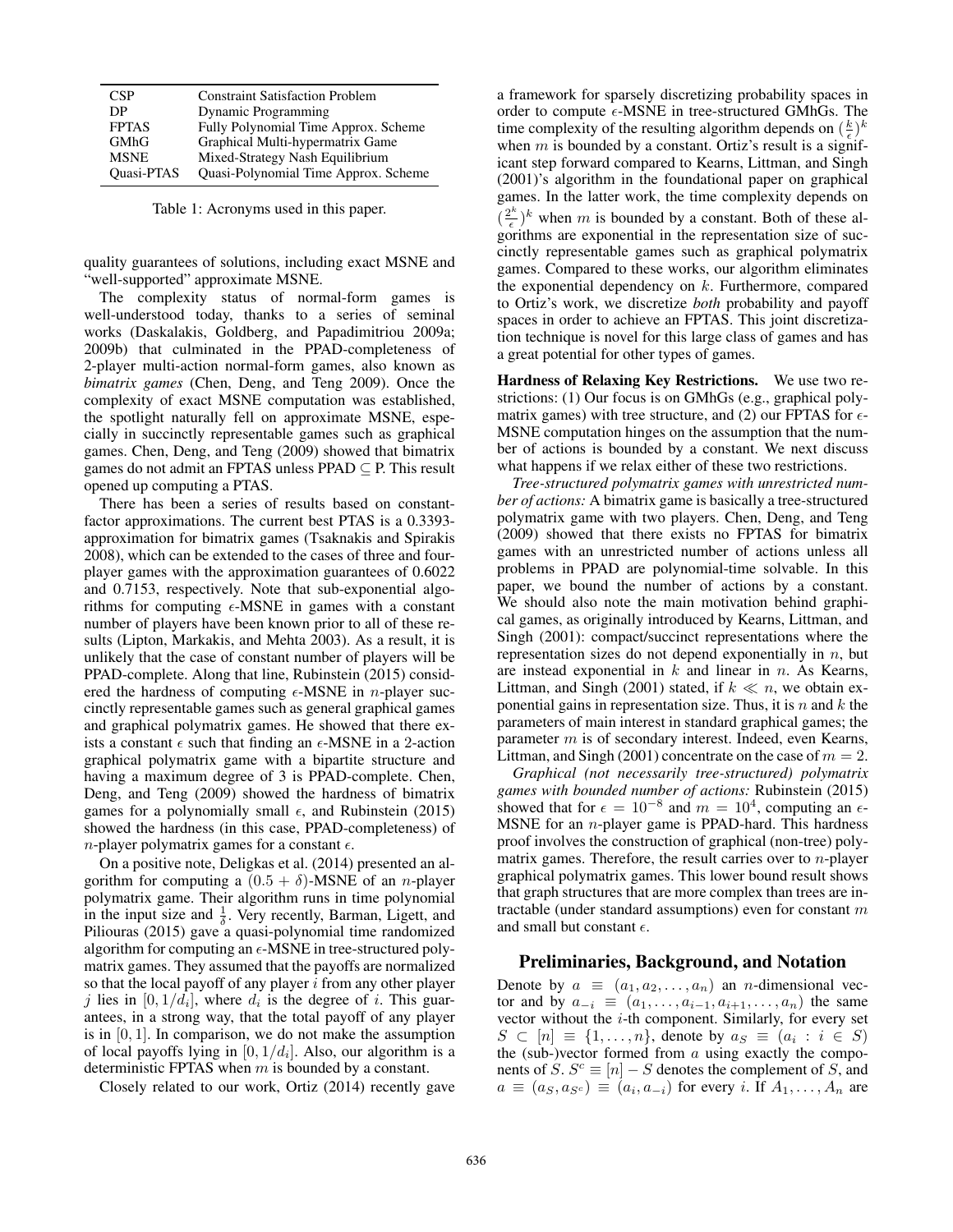

Figure 1: *The primal graph of an example GMhG.* The endpoints of each edge belong to some common hyperedge. The sets of local hyperedges of players 1 to 5 are:  $C_1 = \{\{1, 2\}\}\,$ ,  $\mathcal{C}_2 = \{ \{2, 5\} \}, \ \mathcal{C}_3 = \{ \{3, 5\} \}, \ \mathcal{C}_4 = \{ \{1, 4\} \}, \{ \{4, 5\} \},$ <br>and  $\mathcal{C}_5 = \{ \{1, 5\} \}, \{5, 2, 3\} \}$ . The neighborhood of 5 is and  $C_5 = \{\{1, 5\}, \{5, 2, 3\}\}\.$  The neighborhood of 5 is  $N_5 = \{1, 2, 3, 5\}$  and the set of players affected by 5 is  $N_5 = \{1, 2, 3, 5\}$  and the set of players affected by 5 is  $N_7 = \{2, 3, 4\}$ . The local payoff of 5 is the sum of pay- $\mathcal{N}_5 = \{2, 3, 4\}$ . The local payoff of 5 is the sum of payoffs from the hyperedges  $\{1, 5\}$  and  $\{5, 2, 3\}$ . For player 5,  $\kappa_5 = 2$  and  $\kappa'_5 = 3$ . For the whole graph,  $\kappa = 2$  and  $\kappa' = 3$ .

sets, denote by  $A \equiv \times_{i \in [n]} A_i$ ,  $A_{-i} \equiv \times_{j \in [n] - \{i\}} A_j$  and  $A_S \equiv \times_{j \in S} A_j$ . To simplify the presentation, whenever we have a difference of a set S with a singleton set  $\{i\}$ , we often abuse notation and denote by  $S - i \equiv S - \{i\}.$ 

### GMhG Representation

Definition 1. *A* graphical multi-hypermatrix game (GMhG) *is defined by a set* V *of* n *players and the followings for each player*  $i \in V$ *:* 

- *a set of* actions *or pure strategies*  $A_i$ ;
- *a set* <sup>C</sup><sup>i</sup> <sup>⊂</sup> <sup>2</sup><sup>V</sup> *of* local cliques *or* local hyperedges *such that if*  $C \in \mathcal{C}_i$  *then*  $i \in C$ *, and two additional sets defined based on*  $C_i$ *:* 
	- $− i's$  neighborhood  $N_i ≡ ∪_{C∈C_i}C$  (the set of players, *including* i*, that affect* i*'s payoff) and*
	- $−\mathcal{N}_i \equiv \{j \in V \mid i \in N_j, j \neq i\}$  *(the set of players, not including i, affected by i*);
- *a set*  $\{M'_{i,C} : A_C \to \mathbb{R} \mid C \in C_i\}$  *of* local-clique payoff matrices: *and* matrices*; and*
- *the* local *and* global payoff matrices  $M'_i$  :  $A_{N_i} \rightarrow \mathbb{R}$  *and*  $M_i$   $\rightarrow$   $\mathbb{R}$  *of i defined as*  $M'(a_N) =$  $\mathbb{R}$  and  $M_i$  :  $\overrightarrow{A}$   $\rightarrow$   $\overrightarrow{\mathbb{R}}$  of *i* defined as  $M_i'(a_{N_i}) \equiv$ <br> $\sum_{G \subseteq C} M_i'(a_G)$  and  $M_i(a) \equiv M_i'(a_N)$ , respectively.  $\sum_{C \in \mathcal{C}_i} M_{i,C}^{\gamma}(a_C)$  and  $M_i(a) \equiv M_i'(a_{N_i})$ , respectively.

We denote by  $\kappa_i \equiv |\mathcal{C}_i|$  and  $\kappa \equiv \max_i \kappa_i$  the number of hyperedges of player  $i$  and the maximum number of hyperedges over all players, respectively. Similarly, we denote  $\kappa'_i \equiv \max_{C \in \mathcal{C}_i} |C|$  and  $\kappa' \equiv \max_i \kappa'_i$  the size of the biggest hyperedge of player *i* and the size of the biggest hyperedge hyperedge of player  $i$  and the size of the biggest hyperedge over all players, respectively. Also, for consistency with the graphical games literature, we denote by  $k_i \equiv |N_i|$  and  $k \equiv \max_i k_i$  the size of the neighborhood of the primal graph induced by the local hyperedges of  $i$  and the maximum neighborhood size over all players, respectively.

Fig. 1 illustrates some of the above terminology. The GMhG shown there (without the actual payoff matrices) is not a graphical game, because in a graphical game each  $C_i$ must be singleton (i.e., only one local hyperedge for each

node *i*, which corresponds to  $N_i$ ). This GMhG is not a polymatrix game either, because not all local hyperedges consist of only 2 nodes. Furthermore, the GMhG is not a hypergraphical game (Papadimitriou and Roughgarden 2008), because the local hyperedges are not symmetric (player 1's local hyperedge has 2 in it, but 2's local hyperedge does not have 1).

The representation sizes of GMhGs, polymatrix games, and graphical games are  $O(n \kappa m^{\kappa'})$ ,  $O(n \kappa m^2)$ , and  $O(n m^k)$  respectively  $O(n m^k)$ , respectively.

Normalizing the Payoff Scale. The dominant mode of approximation in game theory is additive approximation (Lipton, Markakis, and Mehta 2003; Daskalakis, Mehta, and Papadimitriou 2007; Deligkas et al. 2014; Barman, Ligett, and Piliouras 2015). For  $\epsilon$  to be truly meaningful as a *global* additive approximation parameter, the payoffs of *all* players must be brought to the *same* scale. The convention in the literature (see, e.g., Deligkas et al. 2014) is to assume that (1) each player's local payoffs are spread between 0 and 1, with the local payoff being exactly 0 for some joint action and exactly 1 for another; and (2) the local-*clique* payoffs (i.e., entries in the payoff matrices) are between 0 and 1. We do not really need the second assumption to obtain our results; that is, we can handle negative values and values larger than 1. Indeed, because of the *additive* nature of the *local* payoffs in GMhGs, the "[0, 1] assumption" on those payoffs may require that some of the local-*clique* payoffs contain values <sup>&</sup>lt; 0 or <sup>&</sup>gt; 1. This is a *key* aspect of payoff scaling, and in turn the approximation problem, that the previous literature on polymatrix games does not address. We only invoke the second assumption here to simplify the presentation. As we describe in more detail in Ortiz and Irfan (2016), we only need the *maximum spread* of local-clique payoff values to be bounded.

Note that the equilibrium conditions are invariant to affine transformations. In the case of graphical games with local payoff matrices represented in tabular/matrix/normal-form, it is convention to assume, without loss of generality, that the payoff values are such that, for each player  $i \in V$ , we have  $\min_a M_i(a) = \min_{a_{N_i}} M'_i(a_{N_i}) = 0$  and  $\max_a M_i(a) =$ <br>may  $M'(a_{N_i}) = 1$ . Note that in the case of graphical  $\max_{a_{N_i}} M_i'(a_{N_i}) = 1$ . Note that in the case of graphical<br>games using such "tabular" representations we do not lose games using such "tabular" representations, we do not lose generality by assuming the maximum and minimum local payoff values of each player are 0 and 1, respectively, because we can compute them both *efficiently.* While this will *not* be the case for graphical-game generalizations, *in the worst case*, it is also computationally efficient for GMhGs whose local hypergraphs have bounded hypertree-widths. For instance, normalizing the payoffs of a graphical polymatrix game is in  $P$ . However, such an approach is intractable in GMhGs in general.

Hence, in general, we do not have much of a choice but to assume that the payoffs of all players are in the same scale, so that using a global  $\epsilon$  is meaningful.

Some additional notation is necessary regarding the payoff scale. Denote by  $u_{i,C} \equiv \max_{a_C \in A_C} M'_{i,C}(a_C)$  and<br>  $u_{i,C} = \min_{a_C \in A_C} M'_{i,C}(a_C)$  the max and min payoff values  $l_{i,C} \equiv \min_{a_C \in A_C} M'_{i,C}(a_C)$  the max and min payoff val-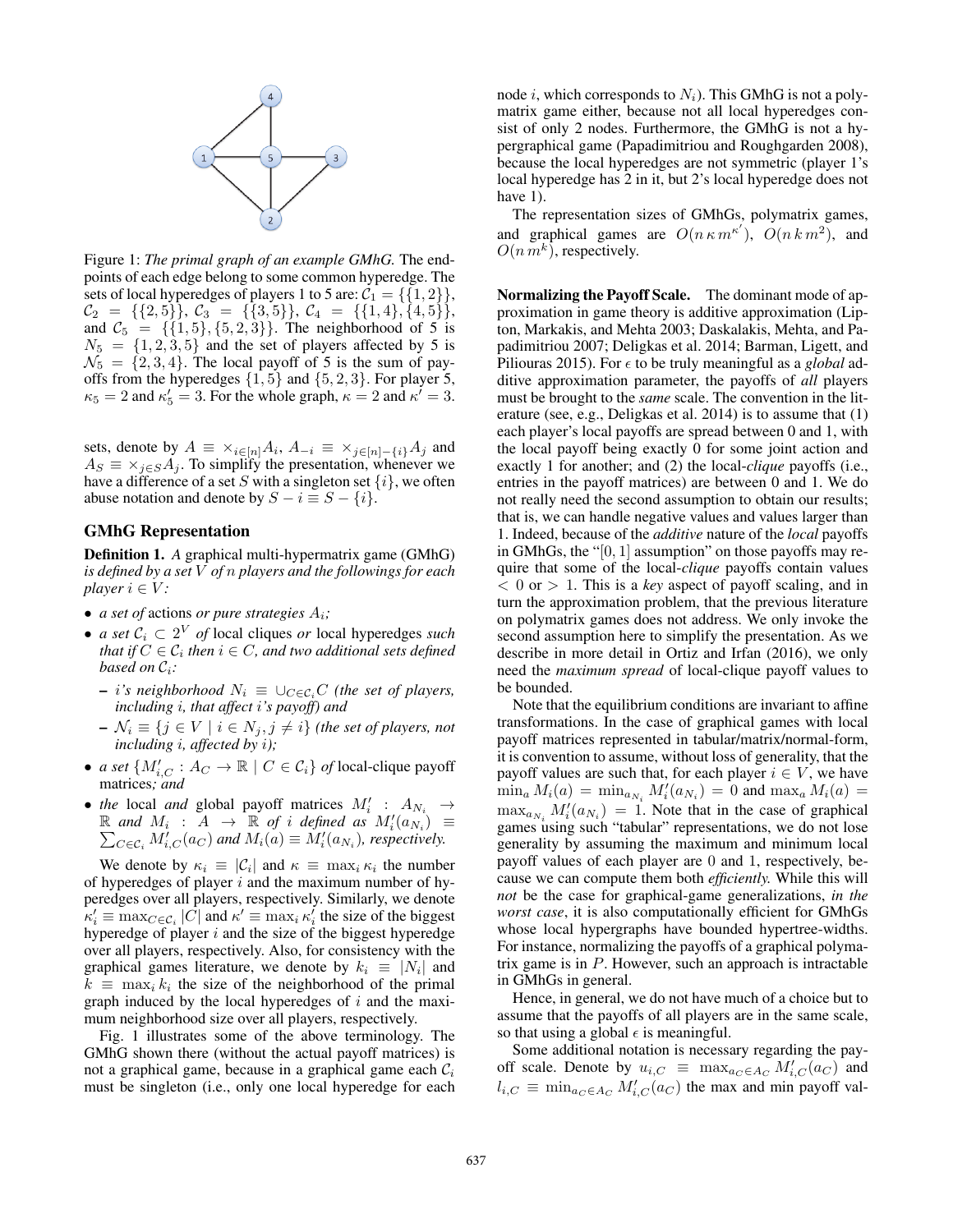ues achieved by the local payoff hypermatrix  $M'_{i,C}$ , respectively; and by  $R_{i,C} \equiv u_{i,C} - l_{i,C}$  its *largest range* of values.

### Discretization Scheme

In contrast with earlier discretization schemes (Kearns, Littman, and Singh 2001), we allow different discretization sizes for different players. Also, in contrast with recent schemes (Ortiz 2014), we discretize *both* the probability space (Definition 2) and the payoff space (Definition 3).

**Definition 2.** (Individually-uniform mixed-strategy discretization scheme) Let  $I = [0, 1]$  be the uncountable set *of the possible values of the probability*  $p_i(a_i)$  *of each action*  $a_i$  *of each player i. Discretize I by a finite grid defined by the set*  $\widetilde{I}_i = \{0, \tau_i, 2\tau_i, \ldots, (s_i - 1)\tau_i, 1\}$  *with interval*  $\tau_i = 1/s_i$  for some integer  $s_i > 0$ . Thus the mixed*terval*  $\tau_i = 1/s_i$  *for some integer*  $s_i > 0$ *. Thus the* mixedstrategy-discretization size *is*  $|\tilde{I}_i| = s_i + 1$ *. We only con-*<br> *siden mixed strategies*  $a$ , such that  $a(a) \in \tilde{I}$  for all  $a$ , and *sider mixed strategies*  $q_i$  *such that*  $q_i(a_i) \in \tilde{I}_i$  *for all*  $a_i$ *, and*  $\sum_{a_i(a_i)} = 1$  *The* induced mixed-strategy discretized  $\sum_{a_i} q_i(a_i) = 1$ . The induced mixed-strategy discretized space *of joint mixed strategies is*  $\widetilde{I} \equiv \times_{i \in V} \widetilde{I}_i^{|A_i|}$ , *subject to the individual normalization constraints.*

Definition 3. (Individually-uniform expected-payoff discretization scheme) Let  $I = [0, 1]$  denote the possible ex*pected payoff values that each player* i *can receive from* each local-clique payoff matrix  $M'_{i,C}(p_C)$ , where  $p_C \in \widetilde{I}_C$ <br>(i.e., n<sub>C</sub> is in the grid). Discretize I by a finite grid de- $(i.e., p<sub>C</sub> is in the grid). Discretize I by a finite grid de$ *fined by the set*  $\widetilde{I}'_i = \{0, \tau'_i, 2\tau'_i, \ldots, (s'_i - 1)\tau'_i, 1\}$  *with*<br>*interval*  $\tau'_i = 1/s'_i$  *for some integer*  $s'_i > 0$ . *Thus the*<br>*gynested pounts disordization size is*  $|\widetilde{I}'| = s'_i + 1$ . *Than* expected-payoff-discretization size is  $|\tilde{I}_i'| = s_i' + 1$ . Then,<br>for any  $B \subset C \in \mathcal{C}_i$ , we would only consider an expected*for any*  $\overrightarrow{B} \subset C \in C_i$ , we would only consider an expected- $\widetilde{p}$  payoff  $\widetilde{M}'_{i,C}(a_B, q_{C-B})$  in the discretized grid that is closest<br>to the exact local clique expected payoff  $M'$ , (apple and to the exact local-clique expected payoff  $M'_{i,C}(a_B, q_{C-B})$ . *More formally,*  $\widetilde{M}'_{i,C}(a_B, q_{C-B})$  =  $\arg \min_{r \in \widetilde{I}'_i} |r M'_{i,C}(a_B, q_{C-B}) \equiv \text{Proj}(M'_{i,C}(a_B, q_{C-B}))$ . The induced<br>expected-payoff discretized space *over all local-cliques of* expected-payoff discretized space *over all local-cliques of all players is*  $\widetilde{I}' \equiv \times_{i \in V}$  $\left(\widetilde{I}'_i\right)^{|\mathcal{C}_i|}.$ 

### A GMhG-Induced CSP

Consider the following CSP induced by a GMhG:

- *Variables:* for all i and  $a_i$ , a variable  $p_{i,a_i}$  corresponding to the mixed-strategy/probability that player  $i$  plays pure strategy  $a_i$  and, for all  $C \in \mathcal{C}_i$ , a variable  $S_{i,C,a_i}$ corresponding to some *partial sum* of the expected payoff of player  $i$  based on an ordering of the local hyperedge elements of  $C_i$ . Formally, if  $\overline{P}_i \equiv \bigcup_{a_i} \{p_{i,a_i}\}\$  and  $S_{i,C}$   $\equiv$   $\bigcup_{a_i} \{S_{i,C,a_i}\}\$ , then the set of all variables is  $\bigcup_i \big( \mathcal{P}_i \bigcup_{C \in \mathcal{C}_i} \mathcal{S}_{i,C} \big).$
- *Domains:* the domain of each variable  $p_i(a_i)$  is  $\tilde{I}_i$ , while that of each partial sum variable  $S_i$  is  $\tilde{I}'$ . that of each partial-sum variable  $S_{i,C,a_i}$  is  $\widetilde{I}'_i$ .
- *Constraints:* for each <sup>i</sup>:
	- 1. *Best-response and partial-sum expected local-clique payoff:* We first compute a hyper-tree decomposition of the local hypergraph induced by hyperedges  $C_i$ . We

then *order* the set of local-cliques  $C_i$  of each player i such that  $C_i \equiv \{C_i^1, C_i^2, \ldots, C_i^{\kappa_i}\}$ . The superscript denotes the corresponding order of the local-cliques of player  $i$ . We make sure that the order is consistent with the hypertree decomposition of the local hypergraph, in the standard (non-serial) DP-sense used in constraint and probabilistic graphical models (Dechter

2003; Koller and Friedman 2009). For each  $a_i$ :

(a) 
$$
\sum_{a'_i} p_{i,a'_i} S_{i,C_i^{k_i},a'_i} \geq S_{i,C_i^{k_i},a_i} - \epsilon/2;
$$
  
\n(b)  $S_{i,C_i^1,a_i} = \widetilde{M}_{i,C_i^1}(a_i, p_{C_i^1 - i}),$  and for  $l = 2, ..., \kappa_i$ ,  
\n $S_{i,C_i^1,a_i} = \widetilde{M}_{i,C_i^1}(a_i, p_{C_i^1 - i}) + S_{i,C_i^{l-1},a_i}.$ 

# 2. *Normalization:*  $\sum_{a_i} p_{i,a_i} = 1$ .

The number of variables of the CSP is  $O(n m \kappa)$ . The size of each domain  $\tilde{I}_i$  is  $O(s)$ , where  $s \equiv \max_i s_i$ . The size of each domain  $\tilde{I}'_i$  is  $O(s')$ , where  $s' \equiv \max_i s'_i$ .<br>The computation of each  $\tilde{M}$  (c, x, x) in 1(b) change. The computation of each  $\widetilde{M}_{i,C_i^l}(a_i, p_{C_i^l-i})$  in 1(b) above, which takes time  $O(s^{\kappa'-1})$ , dominates the running time to<br>build the constraint set. The total number of constraints is build the constraint set. The total number of constraints is  $O(n m \kappa)$ . The maximum number of variables in any constraint is  $O(m \kappa')$ . Given a hyper-tree decomposition, the amount of time to build the constraint set using a tabular amount of time to build the constraint set using a tabular representation is  $O(n m \kappa s^{m \kappa'} (s')^m)$ , which is the *representation size of the GMhG-induced CSP sentation size of the GMhG-induced CSP*.

### Correctness of the GMhG-Induced CSP

We use the following Lemma of Ortiz (2014). Note that our results do not follow directly from this Lemma, since we also discretize the payoff space. Furthermore, for treestructured polymatrix games, Ortiz (2014)'s running time depends on  $(\frac{k}{\epsilon})^k$  when m is bounded by a constant, whereas ours is polynomial in the maximum neighborhood size k ours is polynomial in the maximum neighborhood size k.

Lemma 1. (Sparse MSNE Representation Theorem) *For* any  $GMhG$  and any  $\epsilon$  such that

$$
0 < \epsilon \leq 2 \min_{i \in V} \frac{\sum_{C \in \mathcal{C}_i} R_{i,C} \left( |C| - 1 \right)}{\max_{C' \in \mathcal{C}_i} |C'| - 1},
$$

*a* (*uniform*) discretization with  $s_i = \lceil 2|A_i| \max_{i \in \mathcal{N}} \sum_{C \in \mathcal{C}} R_i C_C |C$ 

$$
\left[ \frac{2 |A_i| \max_{j \in \mathcal{N}_i} \sum_{C \in \mathcal{C}_j} R_{j,C} (|C| - 1)}{\epsilon} \right] = O\left(\frac{m \kappa \kappa'}{\epsilon}\right)
$$

*for each player* i *is sufficient to guarantee that for* every *MSNE of the game, its closest (in*  $\ell_{\infty}$  *distance) joint mixed* strategy in the induced discretized space is also an  $\epsilon$ -MSNE.

We next present our sparse-representation theorem, which discretizes the partial sums of expected local-clique payoffs.

Theorem 1. (Sparse Joint MSNE and Expected-Payoff Representation Theorem) Consider any GMhG and any  $\epsilon$ ,

$$
0 < \epsilon \leq 2 \min_{i \in V} \frac{\sum_{C \in \mathcal{C}_i} R_{i,C} \left( |C| - 1 \right)}{\max_{C' \in \mathcal{C}_i} |C'| - 1} \, .
$$

 $Setting, for all players i, the pair  $(\tau_i, \tau'_i)$  defining the joint (individually-uniform) mixed-strategy and expected-navoff$ *(individually-uniform) mixed-strategy and expected-payoff*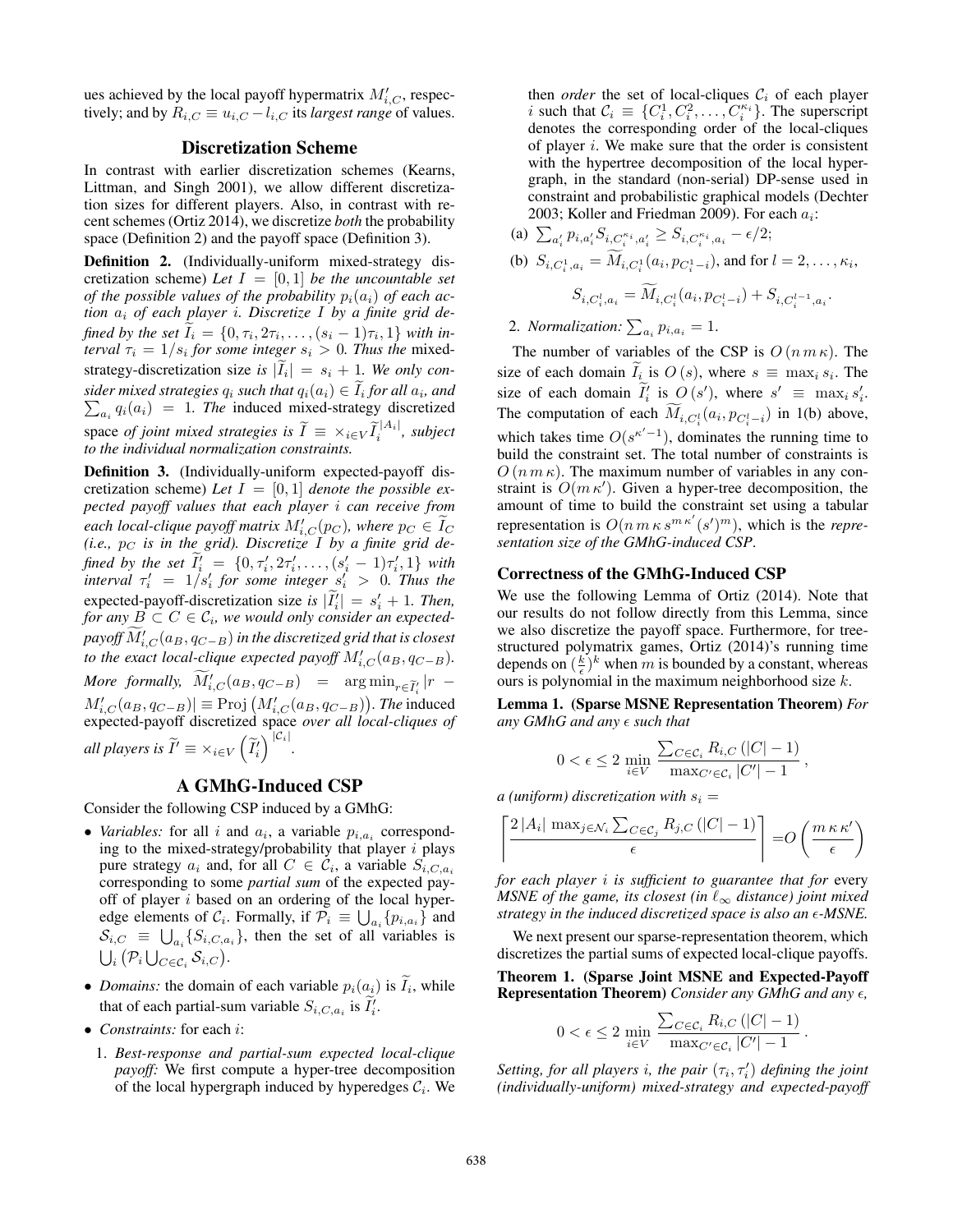*discretization of player* i *such that*

$$
\tau_i = \frac{\epsilon}{8|A_i| \max_{j \in \mathcal{N}_i} \sum_{C \in \mathcal{C}_j} R_{j,C} (|C| - 1)}
$$

*and*

$$
\tau'_i = \frac{\epsilon}{4 \kappa_i} ,
$$

*so that the discretization sizes*  $s_i = \begin{bmatrix} 8 | A_i | \max_{i \in \mathbb{N}} \sum_{i \in \mathbb{Z}} R_i \subset \mathbb{C} \end{bmatrix}$ 

$$
\left\lceil \frac{8|A_i| \max_{j \in \mathcal{N}_i} \sum_{C \in \mathcal{C}_j} R_{j,C} (|C| - 1)}{\epsilon} \right\rceil = O\left(\frac{m \kappa \kappa'}{\epsilon}\right)
$$

*and*

$$
s_i' = \left\lceil \frac{4\,\kappa_i}{\epsilon} \right\rceil = O\left(\frac{\kappa}{\epsilon}\right)
$$

*for each mixed-strategy probability and expected payoff value, respectively, is sufficient to guarantee that for* every *MSNE of the game, its closest (in*  $\ell_{\infty}$  *distance) joint mixed strategy in the induced discretized space is a solution of the GMhG-induced CSP, and that any solution to the GMhGinduced CSP (in discretized probability and payoff space) is* an  $\epsilon$ -MSNE of the game.

*Proof.* Let  $p'$  be an MSNE of the GMhG. Let  $p$  be the mixed strategy closest, in  $\ell_{\infty}$ , to p' in the grid induced by the combination of the discretizations that each  $\tau_i$  generates. For all *i* and  $a_i$ , set  $p_{i,a_i}^* = p_i(a_i)$ ; and for all *i* and  $a_i$ , first set  $S_{i,C_i^1, a_i}^* = \widetilde{M}_{i,C_i^1}(a_i, p_{C_i^1-i}^*)$ , and then recursively for  $l = 2, \ldots, \kappa_i \text{, set } S_{i, C_i^l, a_i}^* = \widetilde{M}_{i, C_i^l} (a_i, p_{C_i^l - i}^*) + S_{i, C_i^{l-1}, a_i}^*.$ 

The resulting assignment satisfies the normalization constraint of the CSP, by the definition of a mixed strategy. The assignment also satisfies the partial-sum expected localclique payoffs by construction. By the setting of  $\tau_i$  and Lemma 1, we have that p is an  $(\epsilon/4)$ -MSNE, and thus also<br>an  $\epsilon$ -MSNE. In addition, for all i and  $a_i$ , we have the followan  $\epsilon$ -MSNE. In addition, for all i and  $a_i$ , we have the following sequence of inequalities:

$$
\sum_{a'_i} p_i(a'_i) \sum_{C \in \mathcal{C}_i} M'_{i,C}(a'_i, p_{C-i}) \ge
$$
  
 
$$
\sum_{C \in \mathcal{C}_i} M'_{i,C}(a_i, p_{C-i}) - \frac{\epsilon}{4}.
$$
  
 
$$
\sum_{a'_i} p^*_{i,a'_i} \sum_{l=1}^{\kappa_i} M'_{i,C_i^l-i}(a'_i, p^*_{C_i^l-i}) \ge
$$
  
 
$$
\sum_{l=1}^{\kappa_i} M'_{i,C_i^l-i}(a_i, p^*_{C_i^l-i}) - \frac{\epsilon}{4}.
$$

By the definition of  $\widetilde{M}_{i,C}$ , for all i and  $C \in \mathcal{C}_i$ , we have that for all  $a_i$  and  $l = 1, \ldots, \kappa_i$ ,

$$
\widetilde{M}_{i,C_i^l-i}(a'_i, p^*_{C_i^l-i}) - \frac{\tau'_i}{2} \leq M'_{i,C_i^l-i}(a'_i, p^*_{C_i^l-i})
$$
\n
$$
\leq \widetilde{M}_{i,C_i^l-i}(a'_i, p^*_{C_i^l-i}) + \frac{\tau'_i}{2}.
$$

Combining the previous two inequalities, rearranging the terms, and plugging in  $\kappa_i \tau'_i = \epsilon/4$  we get:

$$
\sum_{a'_i} p_{i,a'_i}^* S_{i,C_i^{\kappa_i},a'_i}^* \geq S_{i,C_i^{\kappa_i},a'_i}^* - \frac{\epsilon}{2}
$$
 .

Hence, the assignment  $(p^*, S^*)$  also satisfies the bestresponse constraints  $(1(a)$  of CSP) and is a solution to the GMhG-induced CSP.

Now, for the second part of the theorem, suppose  $(p^*, S^*)$ is a solution of the GMhG-induced CSP. Then, by the combination of the best-response and partial-sum expected localclique payoff constraints, we have that, for all  $i$  and  $a_i$ ,

$$
\sum_{a'_i} p^*_{i,a'_i} S^*_{i,C_i^{k_i},a'_i} \geq S^*_{i,C_i^{k_i},a_i} - \frac{\epsilon}{2} ,
$$
  

$$
S^*_{i,C_i^1,a_i} = \widetilde{M}_{i,C_i^1}(a_i, p^*_{C_i^1|c_i|}) ,
$$
  

$$
S^*_{i,C_i^1,a_i} = \widetilde{M}_{i,C_i^1}(a_i, p_{C_i^1-i}) + S^*_{i,C_i^{l-1}-i,a_i} .
$$

This in turn implies that for all  $i$  and  $a_i$ , we can obtain the following sequence of inequalities:

$$
\sum_{a'_i} p_{i,a'_i}^* \sum_{l=1}^{\kappa_i} \widetilde{M}_{i,C_i^l}(a'_i, p^*_{C_i^l-i}) \ge \sum_{l=1}^{\kappa_i} \widetilde{M}_{i,C_i^l}(a_i, p^*_{C_i^l-i}) - \frac{\epsilon}{2}.
$$
  

$$
\sum_{a'_i} p_{i,a'_i}^* \sum_{C \in \mathcal{C}_i} \widetilde{M}_{i,C}(a'_i, p^*_{C-i}) \ge \sum_{C \in \mathcal{C}_i} \widetilde{M}_{i,C}(a_i, p^*_{C-i}) - \frac{\epsilon}{2}.
$$

Using the CSP constraints and after some algebra, we get:

$$
\sum_{a'_i} p^*_{i,a'_i} \sum_{C \in \mathcal{C}_i} M'_{i,C}(a'_i, p^*_{C-i}) \ge
$$
  

$$
\sum_{C \in \mathcal{C}_i} M'_{i,C}(a_i, p^*_{C-i}) - \epsilon
$$

Hence, the corresponding joint mixed-strategy  $p^*$  is an  $\epsilon$ -MSNE of the GMhG. П

### CSP-Based Computational Results

The CSP formulation in the previous section leads us to the following computational results based on well-known algorithms for solving CSPs (Russell and Norvig 2003, Ch. 5), and the application of equally well-known computational results for them (Dechter 2003; Gottlob, Greco, and Scarcello 2014; Gottlob et al. 2016).

Theorem 2. *There exists an algorithm that, given as input a number* -<sup>&</sup>gt; 0 *and an* <sup>n</sup>*-player GMhG with maximum local-hyperedge-set size* κ *and maximum number of actions* m*, and whose corresponding CSP has a hypergraph with hypertree-width* w*, computes an* -*-MSNE of the GMhG in time*  $[n(m \kappa \kappa'/\epsilon)^{m \kappa'}]^{O(w)}$ .<br>For *CMbCs* with bounded

For GMhGs with bounded hypertree width  $w$ , the following corollary establishes our main CSP-based result.

Corollary 1. *There exists an algorithm that, given as input* a GMhG with bounded w, outputs an  $\epsilon$ -MSNE in polyno*mial time in the size of the input and*  $1/\epsilon$ , for any  $\epsilon > 0$ ;<br>hence the algorithm is an **FPTAS**. If instead, we have *hence, the algorithm is an FPTAS. If, instead, we have*  $w = O(\text{polylog}(n))$ , then the algorithm is a quasi-PTAS.

Theorem 2 also implies that we can compute an  $\epsilon$ -MSNE of a tree-structured polymatrix game in  $O(n(mk/\epsilon)^{2m})$ .<br>Note that the running time is polynomial in the maximum ) *Note that the running time is polynomial in the maximum neighborhood size* k*.*

The following results are in term of the primal-graph representation of the GMhG-induced CSP.

Theorem 3. *There exists an algorithm that, given as input a number* -<sup>&</sup>gt; 0 *and an* <sup>n</sup>*-player GMhG with maximum number of actions* m*, primal-graph treewidth* w- *of the corresponding CSP, maximum local-hyperedge-set size* κ*, and maximum local-hyperedge size κ', computes an ε-MSNE of the game in time*  $2^{O(w')}n \log(n) + n[(m \kappa \kappa')\epsilon]$  $\overline{\phantom{a}}$ m $]^{O(w')}$ .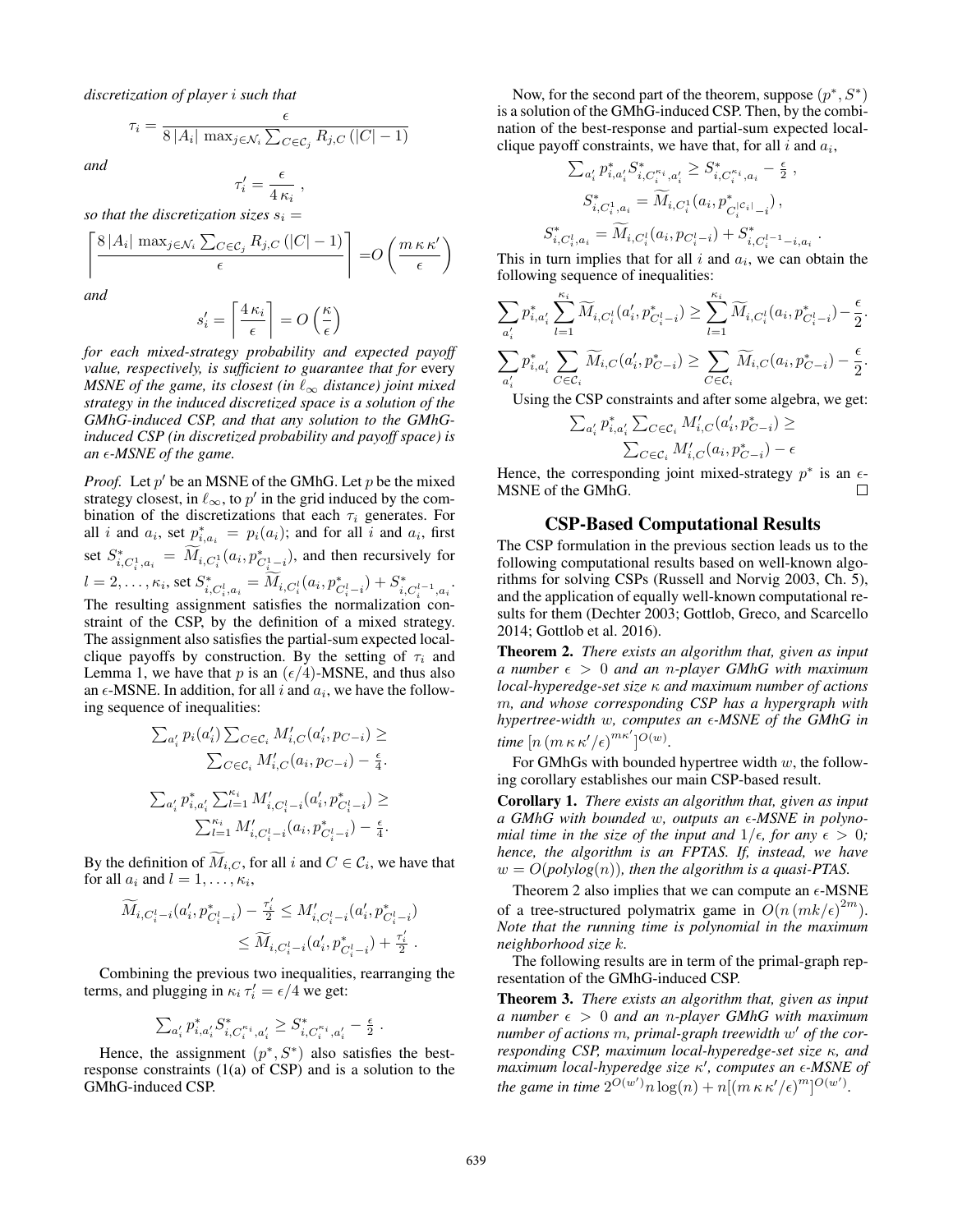Several corollary FPTAS results follow from the above theorem (Ortiz and Irfan 2016).

# DP for  $\epsilon$ -MSNE Computation

We present a DP algorithm in the context of the special, but still important class of tree-structured *polymatrix* games. This is for simplicity and clarity, and as we later discuss, is without loss of generality. We first designate an arbitrary node as the *root* of the tree and define the notion of *parents* and *children* nodes as follows. For any node/player i, we denote by pa(i) the *single parent of any non-root node* in the tree and by  $\text{Ch}(i)$  the *children* of node i in the rootdesignated-induced directed tree. If i is the root, then  $pa(i)$ is undefined. If i is a leaf, then  $\text{Ch}(i) = \emptyset$ .

The two-pass algorithm is similar in spirit to *TreeNash* (Kearns, Littman, and Singh 2001), except that (1) here the messages are  $\{-\infty, 0\}$ , instead of bits  $\{0, 1\}$ ; and (2) more distinctly, our algorithm implicitly passes messages about the partial-sum of expected payoffs across the siblings.

**Collection Pass.** For each non-root node  $i$ , we denote by  $j = pa(i)$ . We order Ch(i) as  $o_1, \ldots, o_{|Ch(i)|}$ . We then apply the following DP bottom-up (i.e., from leaves to root). We give an intuition before giving the formal specification. The message  $T_{i\rightarrow j}(p_i, p_j)$  is 0 iff it is "OK" for i to play  $p_i$ when i's parent j plays  $p_i$  (the notion of OK recursively makes sure that  $i$ 's children are also OK). The message  $B_i(p_i, p_j, S_{o_{|\text{Ch}(i)|}})$  is 0 iff *i*'s best response to *j* playing  $p_j$  is  $p_i$ , given that *i* gets a combined payoff of  $S_{o_{|\text{Ch}(i)|}}$  from its children. The message  $R_{o_l}(p_i, S_{o_l})$  can be thought of as being implicitly passed from  $i$ 's child  $o_l$  to the next (and back to *i* from the last child  $o_{|Ch(i)|}$ ).  $R_{o_l}(p_i, S_{o_l})$  is 0 iff  $S_{o_l}$  is the maximum payoff that  $i$  can get from its first  $l$  children when i plays  $p_i$  and those children are OK with that. Fig. 2 illustrates the message passing.

Formally, for each arc  $(j, i)$  in the designated-rootinduced directed tree (i.e., j is the parent of i), and  $(p_i, p_j)$ a mixed-strategy pair in the induced grid:

$$
T_{i \to j}(p_i, p_j) = \max_{S_{o_{|\text{Ch}(i)|}}} B_i(p_i, p_j, S_{o_{|\text{Ch}(i)|}}) +
$$
  

$$
R_{o_{|\text{Ch}(i)|}}(p_i, S_{o_{|\text{Ch}(i)|}})
$$
  

$$
W_{i \to j}(p_i, p_j) = \arg \max_{S_{o_{|\text{Ch}(i)|}}} B_i(p_i, p_j, S_{o_{|\text{Ch}(i)|}}) +
$$
  

$$
R_{o_{|\text{Ch}(i)|}}(p_i, S_{o_{|\text{Ch}(i)|}})
$$

where  $B_i(p_i, p_j, S_{o_{|Ch(i)|}}) =$ 

$$
\sum_{a_i} \log \left( \mathbb{1} \left[ \sum_{a'_i} p_i(a'_i) \left( \widetilde{M}_{i,j}(a'_i, p_j) + S_{o_{|\text{Ch}(i)|}}(a'_i) \right) \geq \right] \right)
$$

$$
\widetilde{M}_{i,j}(a_i, p_j) + S_{o_{|\text{Ch}(i)|}}(a_i) - \epsilon \right)
$$

and, for  $l = 1, \ldots, |\text{Ch}(i)|$ ,

$$
V_{o_l}(S_{o_l}, p_{o_l}, S_{o_{l-1}}) = \sum_{a_i} \log (\mathbb{1} [S_{o_l}(a_i) = \widetilde{M}_{i,o_l}(a_i, p_{o_l}) + S_{o_{l-1}}(a_i)]
$$



Figure 2: *DP on a 5-node star polymatrix game.* Solid lines represent edges, broken lines show the final round of message passing. The endpoints of every edge is playing a matching pennies game between them. The visualization of  $T_{1\rightarrow 0}$ , for example, plots  $p_1(a_1 = 0)$  on x-axis and  $p_0(a_0 = 0)$  on y-axis. Dark grid points denote OK (i.e.,  $T_{1 \to 0} = 0$ ) and light grid points not OK. The *R<sub>i</sub>* tables  $T_{1\rightarrow 0} = 0$  and light grid points not OK. The  $R_i$  tables are 3-dimensional. Here we only show one slice of  $R_i$  valare 3-dimensional. Here we only show one slice of  $R_i$  values corresponding to  $p_0 = (0.5, 0.5)$ . The x-axis represents  $S_i(a_0 = 0)$  (partial sum up to the *i*-th child when player 0 plays 0) and y-axis  $S_i(a_0 = 1)$ . A 0.1-MSNE computed for this instance is:  $p_0 = p_3 = (0.5, 0.5), p_1 = (0.75, 0.25),$  $p_2 = p_4 = (0, 1).$ 

$$
F_{o_l}(p_i, S_{o_l}, p_{o_l}, S_{o_{l-1}}) = T_{o_l \to i}(p_{o_l}, p_i) + R_{o_{l-1}}(p_i, S_{o_{l-1}}) + V_{o_l}(S_{o_l}, p_{o_l}, S_{o_{l-1}}) R_{o_l}(p_i, S_{o_l}) = \max_{p_{o_l}, S_{o_{l-1}}} F_{o_l}(p_i, S_{o_l}, p_{o_l}, S_{o_{l-1}}) W_{o_l}(p_i, S_{o_l}) = \arg \max_{p_{o_l}, S_{o_{l-1}}} F_{o_l}(p_i, S_{o_l}, p_{o_l}, S_{o_{l-1}}).
$$

Following are the boundary conditions:  $R_{oo} \equiv 0$ <br>d  $S_1 = 0$  so that  $F_1$   $(n_1 S_1, n_2 S_2) =$ and  $S_{o_0} \equiv 0$ , so that  $F_{o_1}(p_i, S_{o_1}, p_{o_1}, \widetilde{S}_{o_0}) \equiv F_{o_1}(p_i, S_{o_1}, p_{o_1}, \widetilde{S}_{o_0}) = F_{o_1}(p_i, p_{o_1})$  if i is the root then  $F_{o_1}(p_i, \breve{S}_{o_1}, p_{o_1}) = T_{o_1 \to i}(p_{o_1}, p_i)$ . If i is the root, then<br>  $T_{\cdots}(p_i, p_j) = T_{\cdots}(p_i)$  and  $W_{\cdots}(p_i, p_j) = W_{\cdots}(p_j)$ . If i  $T_{i\rightarrow j}(p_i, p_j) \equiv T_i(p_i)$  and  $W_{i\rightarrow j}(p_i, p_j) \equiv W_i(p_i)$ . If it is a leaf  $T_{i\rightarrow j}(p_i, p_j)$  is a leaf  $T_{i\rightarrow j}(p_i, p_j)$  is a leaf in the set of the set of the set of the set of the set of the set of the set of the set of the set of is a leaf,  $T_{i\rightarrow j}(p_i, p_j)$  takes a simpler, non-recursive form.

**Assignment Pass.** For root *i*, set  $p_i^* \in \arg \max_{p_i} T_i(p_i)$ <br>d  $S^* \in W_i(p_i^*)$  Then recursively apply the foland  $S_{\phi_{\text{[Ch}(i)]}}^* \in W_i(p_i^*)$ . Then recursively apply the fol-<br>lowing assignment process starting at  $\phi$  is the lowlowing assignment process starting at  $o_{|Ch(i)|}$ : for  $l =$  $|Ch(i)|, \ldots, 1$ , set  $(p_{o_l}^*, S_{o_{l-1}}^*) \in W_{o_l}(p_i^*, S_{o_l}^*)$ .

### The Running Time of the DP Algorithm

A running-time analysis of the DP algorithm presented above yields the following theorem, which is one of our main algorithmic results of this paper.

Theorem 4. The DP algorithm computes an  $\epsilon$ -MSNE in *a graphical polymatrix game with a tree graph in time*  $n\left(\frac{m k}{\epsilon}\right)^{O(m)}.$ 

Corollary 2. *The DP algorithm is an FPTAS to compute an* -*-MSNE in an* n*-player graphical polymatrix game with*